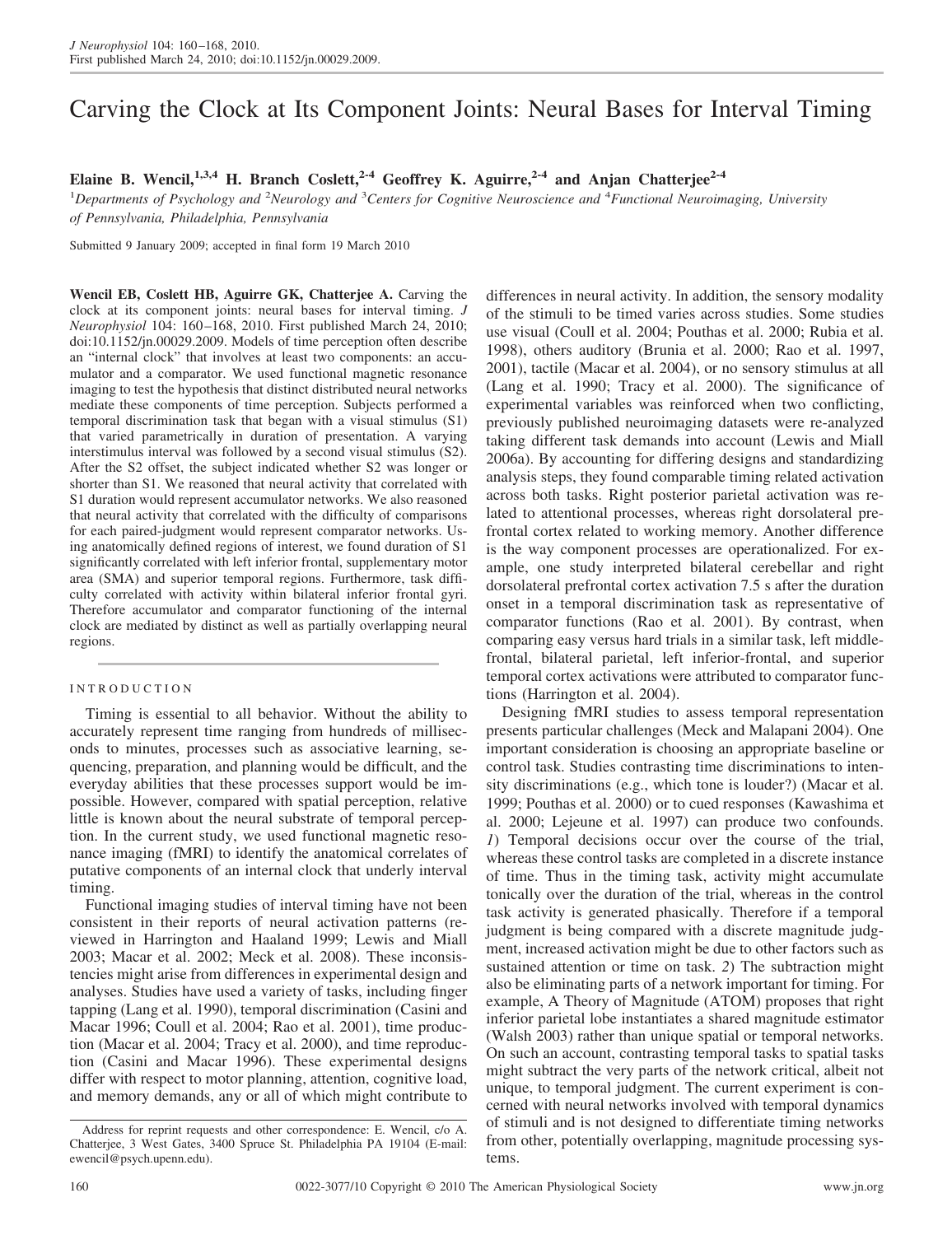Previous fMRI studies of interval timing have been motivated by variations of an information processing "internal clock." However, their designs and conclusions are not often tied to the components of these models. As originally proposed by Gibbon (1977), this class of models proposes three components in perceiving interval timing durations: an accumulating clock component that produces the timing signal, a memory component where the output of the accumulator is stored, and a comparator component where decision processing occurs (Fig. 1). A switch or gate is proposed to signal the accumulator that a task-relevant event is beginning and ending (Buhusi and Meck 2006). Attention is one mechanism hypothesized to influence the switch's functioning (Meck 1984; Meck and Benson 2002; Penney et al. 2000). Internal clock models have been successful in accounting for much of the psychophysical data relating to interval timing. Unfortunately, functional imaging studies have not consistently dissected these components. Therefore little is known about the neuroanatomical structures underlying these component processes.

The current study builds on earlier work in several important ways. First our paradigm used parametric fMRI to obviate the need to contrast temporal discrimination with another magnitude judgment (such as a spatial discrimination task). Specifically, we parametrically varied the stimulus durations to be compared. Importantly, the durations being compared were selected through pilot testing to be orthogonal to the difficulty in making comparisons of duration pairs. By ensuring that duration is orthogonal to the difficulty of making a comparison, the design allows us to tie activation patterns to independent components of the information processing model used for interval timing. We can infer that activations associated with the duration being timed are tied to clock/accumulator component, activations associated with levels of performance (i.e., % correct) are tied to comparator/decision making components, and activations associated to the presentation of duration to be timed are tied to attention. In addition, this design addresses two confounds described above. First, the parametric design obviates difficulties in interpretation resulting from the fact that



FIG. 1. An internal clock model of interval time perception. A graphical representation of the components of information processing that occurs while perceiving short durations. Pulses are counted by an accumulator. The output of the accumulator is transformed into a memory representation. The comparator judges the current memory trace against previously formed representations to make a temporal discrimination.

judgments about time occur over time, and second, this design obviates the need for a control task that might subtract out regions of interest that might be part of a shared magnitude system (Walsh 2003).

#### METHODS

#### *Participants*

Twelve paid subjects participated in this experiment (age:  $23 \pm 3$ ) yr; 7 female). All participants were right handed, native English speakers without history of neurological or psychiatric symptoms. All participants provided written, informed consent in accordance with the policies of the University of Pennsylvania's Institutional Review Board.

## *Experimental design and procedure*

Each subject performed a visual temporal discrimination task shown in Fig. 2. Each trial began with a centrally located red circle that oriented the subject to the task. After a 500 ms delay, the red circle was replaced by a green circle, labeled S1. S1 presentation varied between 300 and 1,500 ms in 300 ms intervals (i.e., 300, 600, 900, 1,200, or 1,500 ms). After S1, there was an interstimulus interval (ISI), represented by a red circle. The ISI spanned 4,000 –5,200 ms to create jitter of the S2 presentation. This jittering allowed for separation of the evoked hemodynamic response of S1 and S2; in addition it prevented any rhythmic auditory features of the scan sequence from aiding subjects' performance on the temporal task. Following the ISI, the circle again appeared green, labeled S2. S2 remained on the screen for 300 –1,500 ms in 300 ms intervals but was never the same duration as the S1. The trial concluded with a central fixation cross that served as an intertrial interval (ITI) ranging from 16.5 to 17.7 s. The subjects were instructed to attend to the duration of the S1 and S2 stimuli; after the S2 offset, the subject indicated whether S2 was longer or shorter than S1 via manual response with a MR-compatible button box. If S2 was longer, subjects responded with their right index finger; if S1 was shorter, subjects responded with their right middle finger.

The critical stimuli presented were the S1 and the S2 green circles. By design, the S1 duration and S2 duration were orthogonal to the difficulty of the judgment as indexed by response time and accuracy. Specifically, we ensured that the difficulty of each trial was not predicted by either the S1 duration or the S2 duration. We did this during a two-stage piloting process. We presented volunteers with the 20 possible S1/S2 combinations of the five durations (300, 600, 900, 1,200, and 1,500) when S1 and S2 are not the same. From their performance, we selected  $14 \text{ S1/S2}$  comparison pairs (e.g.,  $S1 = 300$ ms and  $S2 = 600$  ms or  $S1 = 300$  ms and  $S2 = 1,500$  ms) where the subset of S1s and S2s did not correlate with response time or accuracy. In this example, performance on the 300/600 pair would be slower and less accurate than on the 300/1,500 pair; this example importantly evidences that a 300 ms S1 does not provide information about the difficulty of the trial. The stimulus pairs (presented in Table 2) also met the following criteria: they included all of the durations and the correct response was counterbalanced across trials  $(1/2)$  of trials types had S2 being longer than S1;  $\frac{1}{2}$  of the trials types had S2 being shorter). In piloting phase 2, we verified that the resulting subset of S1 and S2 stimuli, that would be presented during imaging, remained orthogonal to performance. During imaging, each of the chosen discrimination pairs was presented 15 times, resulting in 210 duration discrimination trials across the scan session. Trials were randomized and presented to subjects in a sparse event-related fashion across 15 functional scans that lasted 5 min 35 s each. Response ("longer" or "shorter") and response times (RT) were collected during fMRI acquisition.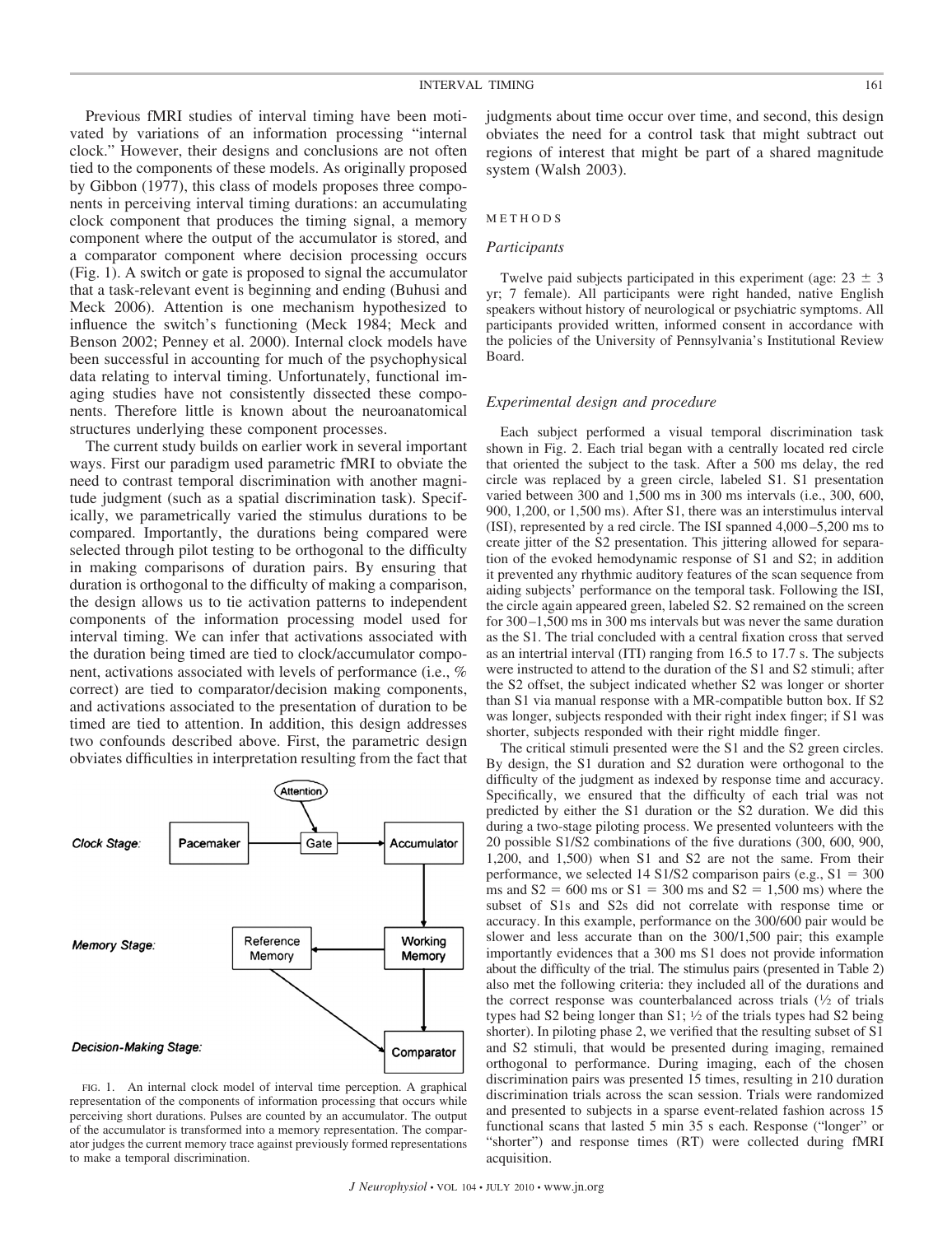

FIG. 2. Experimental design. Circles with horizontal lines appeared red during testing and black filled circles appeared green during testing. Participants performed a temporal discrimination task. Each trial began with a centrally presented fixation cross followed by the presentation of a red circle. After 500 ms, the circle changed from red to green (S1). Participants were instructed to attend to the duration of the green circle. After  $300-1,500$  ms, the circle became red for a variable duration ISI. Again the circle turned green (S2) for another 300 –1,500 ms. Participants reported whether the second green circle was longer or shorter than the first green circle.

## *Data acquisition and analysis*

T2\*-weighted echo-planar, blood oxygenation level dependent (BOLD) images ( $T_R = 3$  s,  $T_E = 30$  ms, matrix size = 64  $\times$  64, voxel size  $3 \times 3 \times 3$  mm) were acquired on a 3T Siemens TRIO scanner using a standard Siemens/MRI Devices eight-channel head coil. During each of the 15 functional scans 113 volumes were collected. The first six images were discarded to allow for steady-state magnetization. Forty-four 3-mm axial slices were acquired per volume. Head motion was minimized by placement of foam padding; furthermore on-line three-dimensional (3-D) prospective motion correction (PACE) was performed. High resolution, T1-weighted 3-D magnetization prepared rapid gradient echo (MPRAGE) images  $(T_R = 1620 \text{ ms}, T_E = 3 \text{ ms}, T_I = 950 \text{ ms}, \text{matrix size} = 192 \times 256,$ voxel size:  $0.9766 \times 0.9766 \times 0.9766$  mm) were also acquired for anatomical localization.

Stimulus presentation and response recording was controlled by E-prime (Psychology Software Tools) running on a computer located outside the scanner room. Stimuli were projected to a rear projection screen situated at the back of the scanner bore. Subjects viewed the projected image through a mirror mounted on the head coil. Responses were transmitted by a fiber-optic response pad system (fORP, Current Designs).

Data processing and analysis was conducted using Voxbo imageanalysis software (www.voxbo.org). Prior to statistical analysis, we performed sinc-interpolation in time to correct for the order of slice acquisition, used a motion-correction algorithm to realign volumes to the first image acquired, and performed thresholding. The anatomical images were then normalized to a standard Montreal Neurological Institute (MNI) template, and the functional data were registered to the normalized anatomical data. Functional data were also spatially smoothed using a Gaussian kernel with a full width at half-maximum of 3 mm.

For each subject, the average power spectrum across voxels and across voxels and across scans was obtained, and the power spectrum fit with a 1/frequency function (Zarahn et al. 1997). This model of intrinsic noise was used during regression analyses with the modified general linear model (GLM) (Worsley and Friston 1995) to inform the estimates of intrinsic temporal autocorrelation. Temporal frequencies below that of the task were filtered from the data and represented in the intrinsic model of autocorrelation. Covariates modeled the following task conditions: the mean effect of S1 onset, modulation of the response by S1 duration, the mean effect of S2 onset, modulation of response by S2 duration and mean accuracy (% correct). S1 duration was orthogonalized to the mean effect S1 onset, as was S2 duration and mean accuracy to S2 onset. In addition, task covariates were mean normalized to retain orthogonality with the other task covariates. All task covariates were modeled as scaled delta functions convolved with a standard hemodynamic response function.

Random-effects analyses were performed for anatomically defined region of interests (ROIs). The regions, chosen a priori based on a review of the relevant literature, included: subregions of the basal ganglia (caudate, putamen, and globus pallidus), inferior frontal gyri (IFG) (BA 44), IFG (BA 45/46), IFG (BA 47/11), supplemental motor area (SMA), inferior parietal lobule (IPL), superior parietal lobule

|  | TABLE 1. Covariates used in modeling fMRI data |  |  |  |  |
|--|------------------------------------------------|--|--|--|--|
|--|------------------------------------------------|--|--|--|--|

| Covariate Models        |                                                        | Covariate Relates to Internal Clock                                                                                                                                             |  |  |
|-------------------------|--------------------------------------------------------|---------------------------------------------------------------------------------------------------------------------------------------------------------------------------------|--|--|
| S1 onset                | Mean effect of S1 stimulus onset                       | Temporal attention: nonspecific effects of orienting to the stimulus and attending to time independent<br>of the duration during which a putative accumulator operates.         |  |  |
| S1 duration             | Mean centered effect of the S1<br>stimulus duration    | Accumulator: neural response that is linearly related to the duration of the S1 stimulus, therefore<br>accumulation variability uniquely explained by the duration being timed. |  |  |
| S <sub>2</sub> onset    | Mean effect of S2 stimulus onset                       | Nuisance variable: nonspecific effects of orienting which are unable to be dissociated from ITI<br>related neural activity.                                                     |  |  |
| S <sub>2</sub> duration | Mean centered effect of the S2<br>stimulus duration    | Nuisance variable: undifferentiated neural response related to accumulation, comparison, decision<br>uncertainty and motor preparation.                                         |  |  |
| Difficulty              | Mean accuracy across subjects<br>for each timing trial | Comparator: neural response where intensity neural activity is related to the difficulty of the<br>comparison.                                                                  |  |  |

Covariates used in modeling our fMRI data, and our interpretations of the activation patterns related to the covariates of interest. By design, the three covariates of interest, S1, S1 duration, and difficulty, were orthogonal to each other.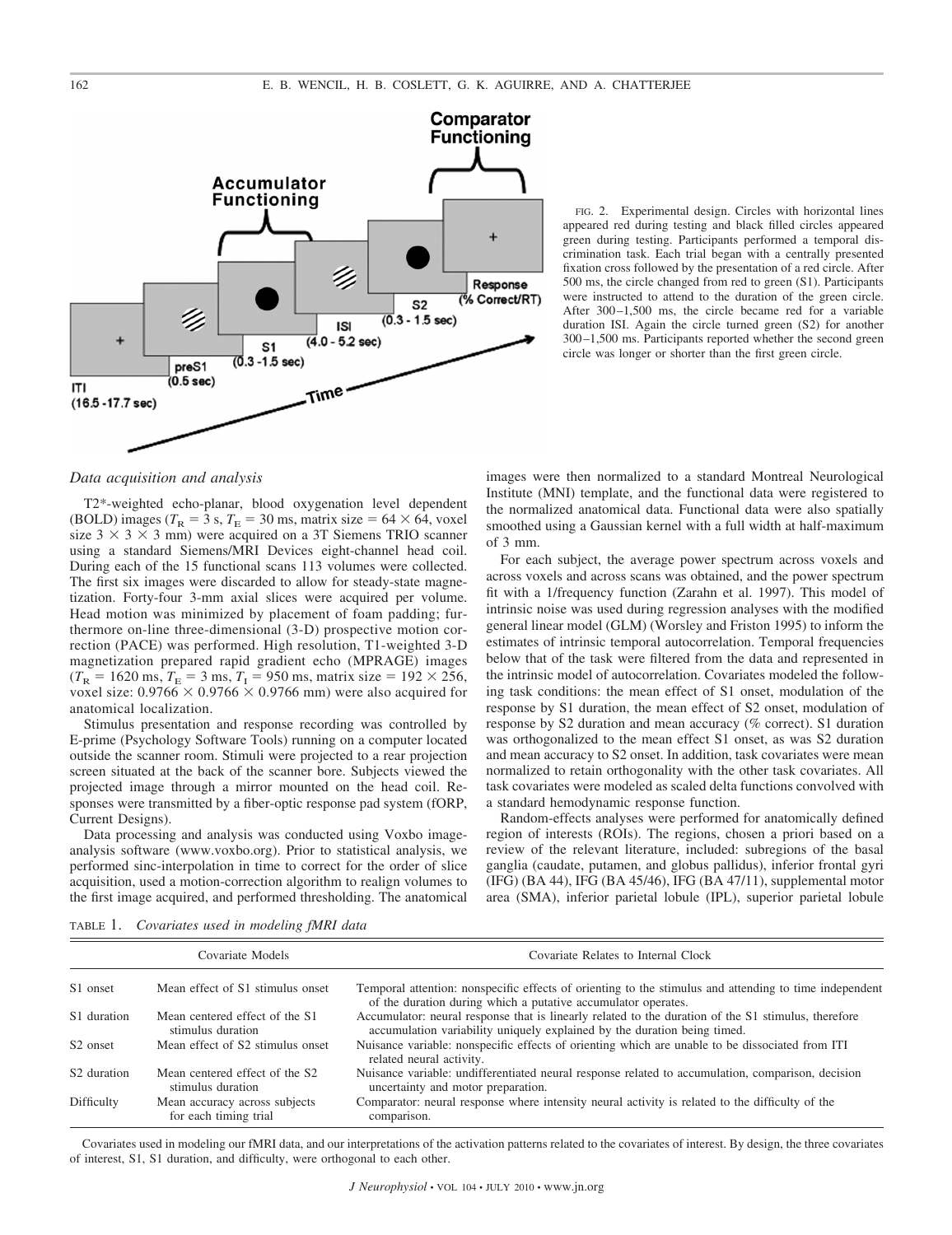TABLE 2. *List of S1–S2 comparison pairs*

| S1 Duration, ms | S <sub>2</sub> Duration, ms | Accuracy |  |
|-----------------|-----------------------------|----------|--|
| 300             | 600                         | 0.941    |  |
| 300             | 900                         | 0.936    |  |
| 600             | 300                         | 0.937    |  |
| 600             | 900                         | 0.874    |  |
| 600             | 1200                        | 0.953    |  |
| 900             | 300                         | 0.937    |  |
| 900             | 600                         | 0.840    |  |
| 900             | 1200                        | 0.915    |  |
| 900             | 1500                        | 0.963    |  |
| 1200            | 300                         | 0.990    |  |
| 1200            | 900                         | 0.604    |  |
| 1200            | 1500                        | 0.895    |  |
| 1500            | 300                         | 0.974    |  |
| 1500            | 600                         | 0.905    |  |

Average accuracy across the 12 subjects on the 14 trial types presented. These values were modeled as the accuracy covariate for the imaging data.

(SPL), and superior temporal gyrus. We did not include a cerebellar ROI as we lacked consistent signal in this region. Masks were drawn by graduate and medical student trainees and then reviewed by a senior neurologist. Time series within each subject was averaged across all voxels for each anatomically defined ROI. Then a normalized beta value for each covariate of interest (S1 onset, S1 duration and mean accuracy) was calculated from each subject's GLM. Loading of the two nuisance covariates, mean effect of S2 onset and modulation of response by S2 duration, were not of interest because they are ambiguously related to components of the internal clock (see Table 1). Effect sizes of the covariates of interest were tested groupwise in independent one-sample *t*-test using SPSS v. 14 (SPSS).

#### RESULTS

### *Behavioral results*

Overall, subjects performed the visual temporal discrimination task well (accuracy =  $90 \pm 6.4\%$ , RT =  $831.9 \pm 130.3$  ms). As expected, performance improved as the difference between the two durations being compared increased (see Fig. 3). Accuracy served as our index of task difficulty in imaging analysis. Accuracy is preferable to RT for this design as participants were instructed to wait until the end of the S2 duration before responding. During trials where S2 was longer than S1, subjects could prepare their response in advance. Therefore response time is not a meaningful measure of the difficulty of the task as evidenced by the dramatic decrease in reaction time

TABLE 3. *fMRI region of interest results*

during the  $+300$  and  $+600$  ms conditions illustrated in Fig. 3*B*. By contrast, accuracy reflects the difficulty in making compar-

isons of temporal durations. Consistent with our pilot data, S1 duration was orthogonal to the difficulty of comparing duration pairs in each trial. None of the correlations were significant (S1 and accuracy,  $r = -0.30$ ,  $P = 0.62$ ; S1 and RT,  $r = -0.06$ ,  $P = 0.93$ ). Therefore activation patterns associated with each of the parametric covariates are independently generated.

# *Activations associated with S1 onset*

We modeled the mean effect of S1 stimulus onset. Examination of this covariate informs as to nonspecific effects of orienting to the stimulus and attending to time independent of the duration during which a putative accumulator operates. ROI analysis revealed several regions that had a significant increase in BOLD response when subjects' attention was cued toward the temporal qualities of the visual stimulus. Significant responses were seen in inferior frontal regions including the right pars triangularis extending dorsally into BA 46 as well as bilateral pars opercularis of the inferior frontal gyri. Left superior angular and posterior supramarginal gyri of the inferior parietal cortex and the caudate also show significant activations to the onset of S1.

## *Activations correlated with S1 duration*

A separate covariate modeled the duration of presentation of the S1 stimulus. Significant loading on this covariate indicates the presence of a neural response that is linearly related to the duration of stimulus. Although the S1 onset covariate might have some unspecific accumulation in common with the S1 duration covariate, the orthogonal S1 duration covariate is designed to express variability uniquely explained by the temporal duration of the signal. Several regions with significant responses to duration were identified: left inferior frontal regions including pars triangularis and lateral orbital gyrus as well as the superior temporal gyrus and SMA (Table 3). Interestingly, the homologous regions on the right were not activated (Fig. 4*A*). We performed ad hoc analyses on the four significant ROIs to plot the relationship between duration and evoked response (Fig. 5). Each ROI showed a monotonic relationship when beta values for each subject were plotted against each S1 duration (SMA:  $r = 0.74$   $P = 0.014$ ; IFG

|                                | S1 Onset         |                  | S1 Duration      |                  | Accuracy         |                  |
|--------------------------------|------------------|------------------|------------------|------------------|------------------|------------------|
|                                | Left             | Right            | Left             | Right            | Left             | Right            |
| Basal ganglia: caudate         | $1.41 \pm 0.57$  | $0.70 \pm 0.57$  | $-0.07 \pm 0.31$ | $-0.06 \pm 0.35$ | $-0.03 \pm 0.33$ | $0.04 \pm 0.38$  |
| Basal ganglia: putamen         | $-0.25 \pm 0.53$ | $-0.58 \pm 0.56$ | $0.46 \pm 0.33$  | $-0.18 \pm 0.29$ | $-0.08 \pm 0.31$ | $0.03 \pm 0.28$  |
| Basal ganglia: globus pallidus | $-0.83 \pm 0.59$ | $-0.94 \pm 0.63$ | $0.11 \pm 0.32$  | $-0.35 \pm 0.29$ | $-0.04 \pm 0.21$ | $-0.04 \pm 0.30$ |
| $IFG$ (BA 44)                  | $1.92 \pm 0.82$  | $2.55 \pm 0.93$  | $0.38 \pm 0.28$  | $0.25 \pm 0.31$  | $0.11 \pm 0.24$  | $0.43 \pm 0.25$  |
| IFG (BA 45/46)                 | $1.14 \pm 0.70$  | $1.76 \pm 0.54$  | $0.54 \pm 0.30$  | $0.24 \pm 0.30$  | $0.44 \pm 0.26$  | $0.15 \pm 0.26$  |
| IFG (BA $47/11$ )              | $-1.30 \pm 0.79$ | $-1.47 \pm 0.69$ | $0.58 \pm 0.32$  | $0.01 \pm 0.32$  | $-0.39 \pm 0.34$ | $-0.17 \pm 0.41$ |
| <b>SMA</b>                     | $1.04 \pm 0.63$  | $0.10 \pm 0.71$  | $0.75 \pm 0.39$  | $0.62 \pm 0.37$  | $0.15 \pm 0.34$  | $0.41 \pm 0.30$  |
| IPL                            | $1.61 \pm 0.83$  | $0.96 \pm 0.61$  | $0.07 \pm 0.31$  | $0.07 \pm 0.27$  | $0.25 \pm 0.26$  | $-0.06 \pm 0.32$ |
| <b>SPL</b>                     | $0.32 \pm 0.97$  | $0.51 \pm 1.04$  | $-0.04 \pm 0.26$ | $-0.37 \pm 0.24$ | $0.00 \pm 0.26$  | $-0.32 \pm 0.28$ |
| Superior temporal              | $0.64 \pm 0.70$  | $1.20 \pm 0.80$  | $0.61 \pm 0.33$  | $0.17 \pm 0.31$  | $0.03 \pm 0.27$  | $-0.02 \pm 0.30$ |

Bolded *t*-values are significant at  $P \le 0.05$ . IFG, inferior frontal gyrus; SMA, supplementary motor area; IPL, inferior parietal lobule; SPL, superior parietal lobule.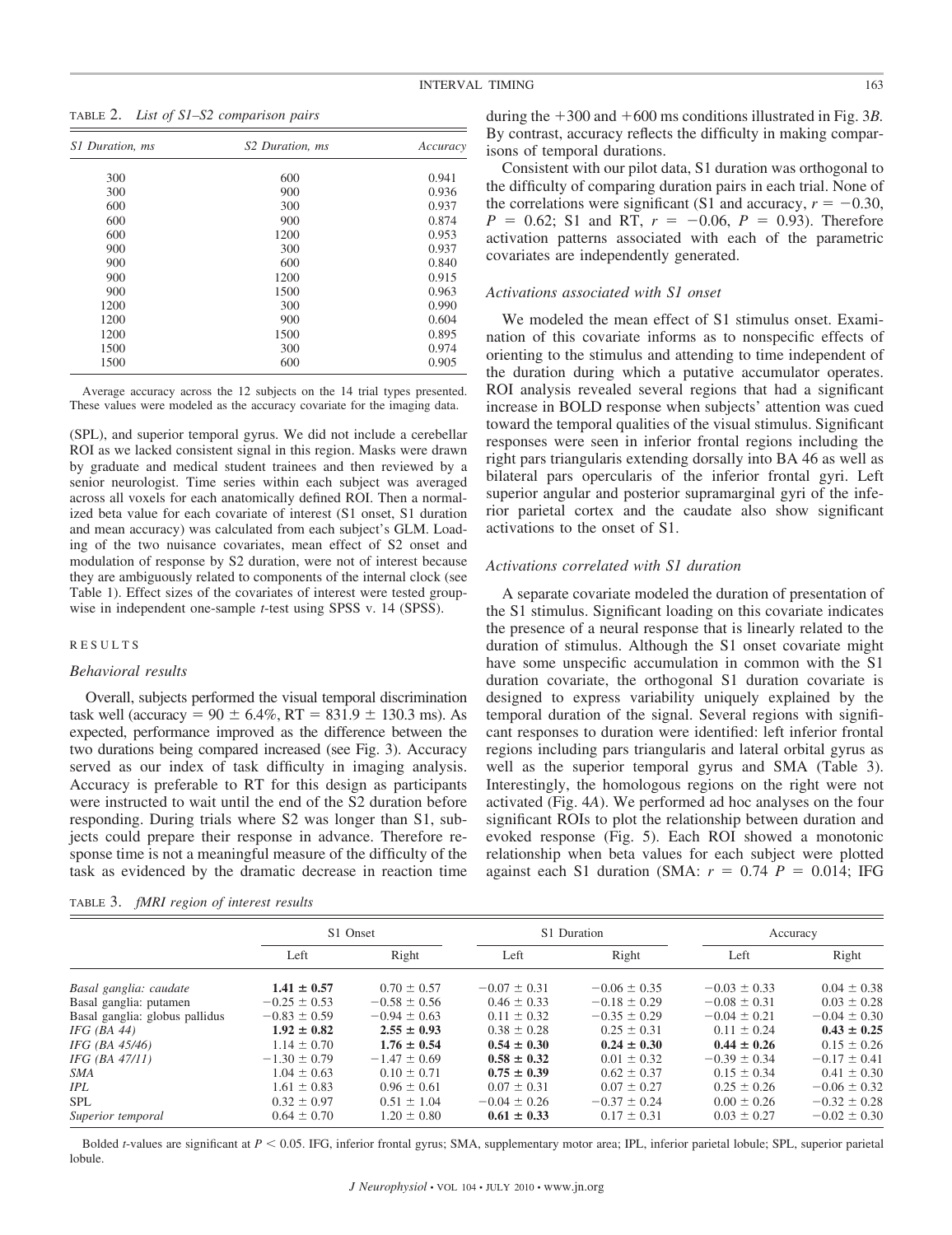

FIG. 3. Behavioral results. Mean accuracy and response times (SE) plotted by the duration of S2 minus the duration of S1. For example, S2 (the second green circle) lasting 600 ms and S1 (the first green circle) lasting 1,200 ms would be included in the  $-600$  bin. The 14 trial types averaged here are presented individually in Table 2.

 $45/46$ :  $r = 0.56$   $P = 0.152$ : IFG  $47/11$ :  $r = 0.85$   $P = 0.04$ , superior temporal:  $r = 0.70$   $P = 0.04$ ).

## *Activations correlated with accuracy*

By design, our study allows us to test for independent responses to the duration of stimulus presentation and the difficulty of timing assessment. A covariate modeled neural response as a function of the mean accuracy across subjects for each timing trial, which we used as a measure of difficulty. The ROI analysis revealed two regions in which the BOLD response varied linearly with the difficulty of making a temporal decision, as measured by accuracy. Specifically, left inferior frontal regions including the left pars triangularis extending into BA 46 and the right frontal operculum activity correlated with difficulty. Importantly, although these activations partially overlap spatially with those found in response to S1 duration, these covariates were designed to be orthogonal and the activation patterns do not represent shared variance in the model. (Fig. 4*B*).

#### DISCUSSION

The ability to process and represent intervals of time is critical to most behavior. Models describing the components involved in processing temporal information usually invoke an accumulator and a comparator. These models are applied to the perception of durations from hundreds of milliseconds to seconds. However, little is known about how the components of this putative internal clock model map onto neural structures. We have identified neural regions that correspond to these components during short "automatic-timing" durations.

In the current study, subjects performed a temporal discrimination task during fMRI acquisition that allowed us to isolate discrete neural activity evoked by different components of a putative internal clock model. By design, stimuli durations were orthogonal to the difficulty in comparing duration pairs, thus allowing us to assess the variance in neural activity accounted for independently by these factors. We reasoned that neural activity that correlated with S1 duration would represent accumulator networks. We also reasoned that neural activity that correlated with the difficulty in making comparisons of duration pairs would represent comparator networks. The inferential strength of this study relies on the parametric design that allows us to isolate different components of the internal clock while eliminating the pitfall of contrasting timing judgments to other perceptual judgments (e.g., color hue) that happens at a distinct instance in time. Using parametric fMRI also frees the results from confounds that might follow from subtractions of the overlapping networks engaged in judging magnitudes.

As previously proposed, the accumulating clock stage creates a neural timing signal by the functioning of a pacemaker, switch/gate, and accumulator. The pacemaker is envisioned to produce an accumulating, regular, periodic pulse that reliably maps onto the passage of time. The accumulator collects the input from the pacemaker and supplies an output of this temporal code to the memory and comparator stages. Gibbon originally theorized that this was accomplished by counting the action potentials of the Poisson pacemaker and then summing the magnitude of these pulses linearly (Gibbon 1977). Others have argued for a similar architecture but have theorized the output is logarithmically related to the counted pulses (Treisman et al. 1990). Multiple oscillator models differ from the traditional pacemaker/accumulator architecture (Church and Broadbent 1990; Miall 1989). In these models, the accumulator tracks different phases of the oscillators; at the start of the interval, the oscillators begin in phase but as the interval progresses, they fall out of phase with each other. Therefore accumulator tracks the pattern of asynchrony of these oscillations rather than constantly monitoring the mounting number of "beats." These two models would lead to very different neural signals; unlike the multiple oscillator models, the traditional accumulator clock models' signal would increase with the passage of time. The activation patterns we observed in the left inferior frontal, SMA, and superior temporal are more consistent with accumulating pulses than with multiple oscillators. Thus these activation patterns provide evidence of a linear metric of time that is consistent with a pacemaker/ accumulator model. The data are uninformative with respect to other models such as those invoking beat frequencies or memory decay.

Several neural regions, including the basal ganglia, posterior parietal cortex, frontal cortex, and cerebellum, have been associated with the accumulator clock stage; however, their precise role remains unclear. Pharmacological manipulations of dopamine have implicated striatal involvement in the clock component (Drew et al. 2003; Lewis and Miall 2006b; Mac-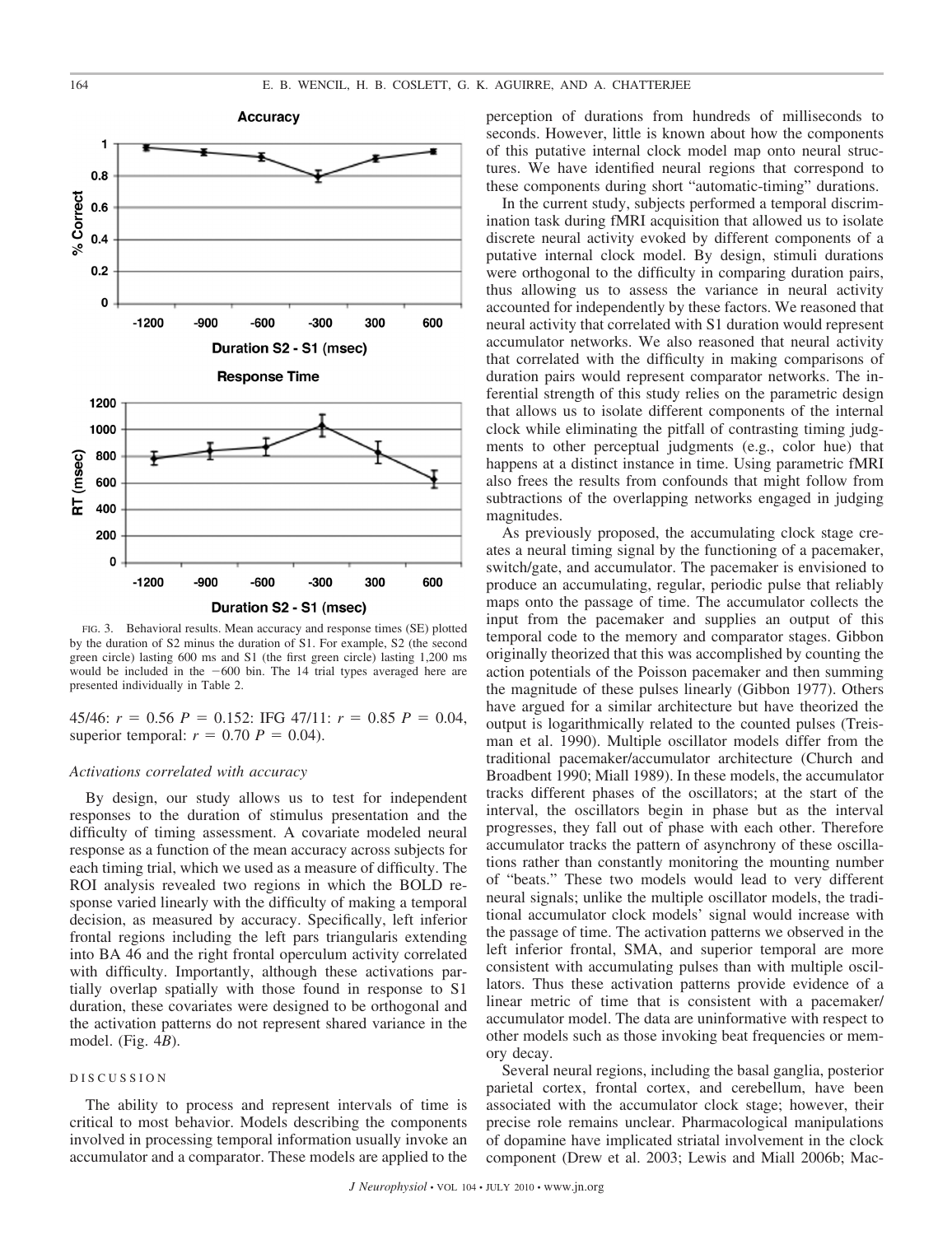# A Accumulator-Related Activity







**B** Comparator-Related Activity



FIG. 4. fMRI results. *A*: signal trends within regions of interest (ROIs) that varied with S1 duration showing left pars triangularis and left lateral orbital gyrus of the inferior frontal gyrus as well as left superior temporal gyrus and supplemental motor area. *B*: signal trends within ROIs that varied with accuracy showing left pars triangularis and right frontal operculum activity.

Donald and Meck 2004, 2005; Maricq and Church 1983; Meck 1986, 1996; Rakitin et al. 2006). Neurons in task related sensory regions such as the posterior parietal cortex during spatial tasks and V4 during a visual orientation task have also been demonstrated to represent the passage of short intervals of time (Leon and Shadlen 2003). Whereas TMS of V5 disrupts visual timing, TMS over posterior parietal cortex disrupts both visual and auditory timing, suggesting the parietal cortex is involved in a more generalized clock mechanism (Bueti et al. 2008). Previous imaging studies attempting to isolate neural regions associated with clock mechanisms confirmed involvement of the basal ganglia and posterior parietal cortex; in addition, these studies revealed frontal activity relating to the accumulating clock stage (Harrington et al. 2004; Jech 2005; Onoe et al. 2001; Rao et al. 2001). Specifically, bilateral activity in the monkey dorsolateral prefrontal cortex, posterior inferior parietal cortex, basal ganglia, and posterior cingulate correlated with the duration of the target being perceived during a time discrimination task (Onoe et al. 2001). In the first fMRI study attempting to dissociate components of timing, bilateral caudate, right putamen, right inferior parietal cortex, and bilateral premotor cortex were activated early (within 5 s of the onset of the discrimination task); the authors argued that these regions were involved in encoding duration (Rao et al. 2001). In a recent study that elegantly addressed the issue surrounding sustained attention, SMA was activated during both the target and the probe durations; the authors reason that SMA is thus involved with the clock mechanism (Coull et al. 2008). In addition to these regions, the left cerebellum was implicated in the encoding of durations in the second imaging study (Harrington et al. 2004). Although it remains controversial, the lateral cerebellum has also been implicated through lesion and imaging studies as serving the clock mechanisms (Ivry 1996; Ivry et al. 2002).

In the current study, we found that activity in a subset of these regions, including left IFG (BA 45/46), superior temporal, and SMA, had significant loading on the covariate modeling S1 duration. We conclude that the linearly related activity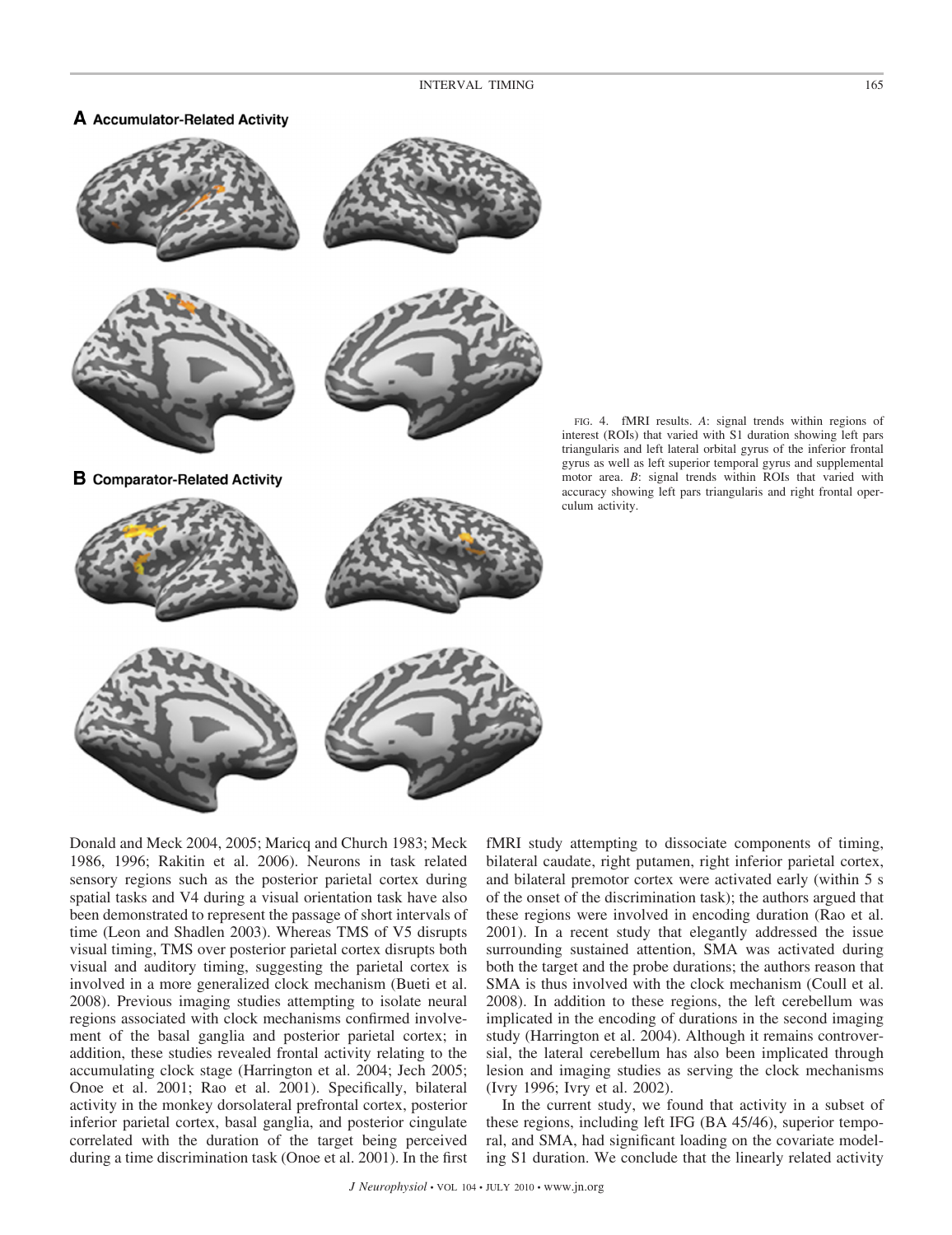

FIG. 5. fMRI results. Ad hoc analyses performed to verify a monotonic relationship of S1 duration and evoked response within each significant ROI. The average beta value of the voxels with each ROI for each subject is plotted against the S1 duration.

of these regions reflects accumulator functioning. Because the duration being timed is orthogonal to the onset and difficulty of that trial, we can confidently infer that these activations are independent of temporal attention (conceived generally) or comparator and decision making functions. Operationalizing accumulator-related networks as regions that increase linearly with the duration being timed does not rule out that sustained attention is driving these effects; however, sustained attention might be the material that the timing signal is created from. Given the temporal constraints of fMRI, we do not attempt to disambiguate sub-components of the pacemaker/accumulator stage. One mechanism by which sustained attention might explain our effects is by directing the switch to remain closed allowing the accumulator to count beats. Therefore it remains unknown whether these activations relate to the increased time spent attending or to time spent accumulating. However, our findings are consistent with previous claims (Ferrandez et al. 2003; Hinton and Meck 2004; Macar et al. 2004) that the left frontal triangularis and SMA encode temporal intervals within clock mechanisms. Two previous visual timing studies also report superior temporal activation but attribute this activation to auditory strategies (Coull et al. 2004; Ferrandez et al. 2003). Eight of our subjects reported using sub-auditory strategies such as internal humming to assist with the temporal discrimination task. The left superior temporal activation may reflect this strategy as opposed to a purely timing mechanism. Further studies are needed to determine the extent to which different modalities influence internal clock structures. All accumulatorrelated activations in our study were lateralized to the left hemisphere. This is inconsistent with reports of right lateralization of timing deficits in the patient literature (Harrington et al. 1998; Vidalaki et al. 1999). However, the effect sizes are often small and not all investigators have found significant asymmetries (Rubia et al. 1997). Our data suggest that accumulator/clock functioning is left lateralized, whereas other components involved in timing engage both hemispheres.

We have all experienced the subjective phenomenon of time racing by very quickly or conversely, the experience of time coming to a halt where seconds begin to feel like hours. Attention has been theorized to modulate the internal clock to explain this subjective lengthening and shortening of duration. In a seminal experiment, Coull and colleagues successfully varied subjects' attention to either temporal or color attributes of a stimulus during a discrimination task (Coull et al. 2004). Imaging during this paradigm showed timing-related parametric increases in activity throughout a corticostriatal network. Some have proposed that sharing attentional resources with other tasks alters attention's control of the switch in the clock mechanism (Macar et al. 1994). In other words, as less attention is directed to temporal qualities, the switch malfunctions and pulses are missed by the accumulator, thus time seems shorter.

In our design, the onset of S1 served as a cue to pay attention to temporal durations. Activity generated by the onset of S1 could represent a temporal alerting function, although our design remains agnostic about whether this cue to pay attention is in fact specific to time per se. We found onset of the S1 was associated with left caudate, left inferior parietal (superior angular and posterior supramarginal gyrus), right frontal triangularis (BA 45/46), and bilateral frontal opercula (BA 44). These activations could represent temporal attention or conversely, these activations (especially the left IPL) might represent a more general attentional control system. We cannot rule out that these activations are not evoked by other general cognitive demands such as nonspecific cuing and motor preparation. Our findings are similar to past imaging studies in that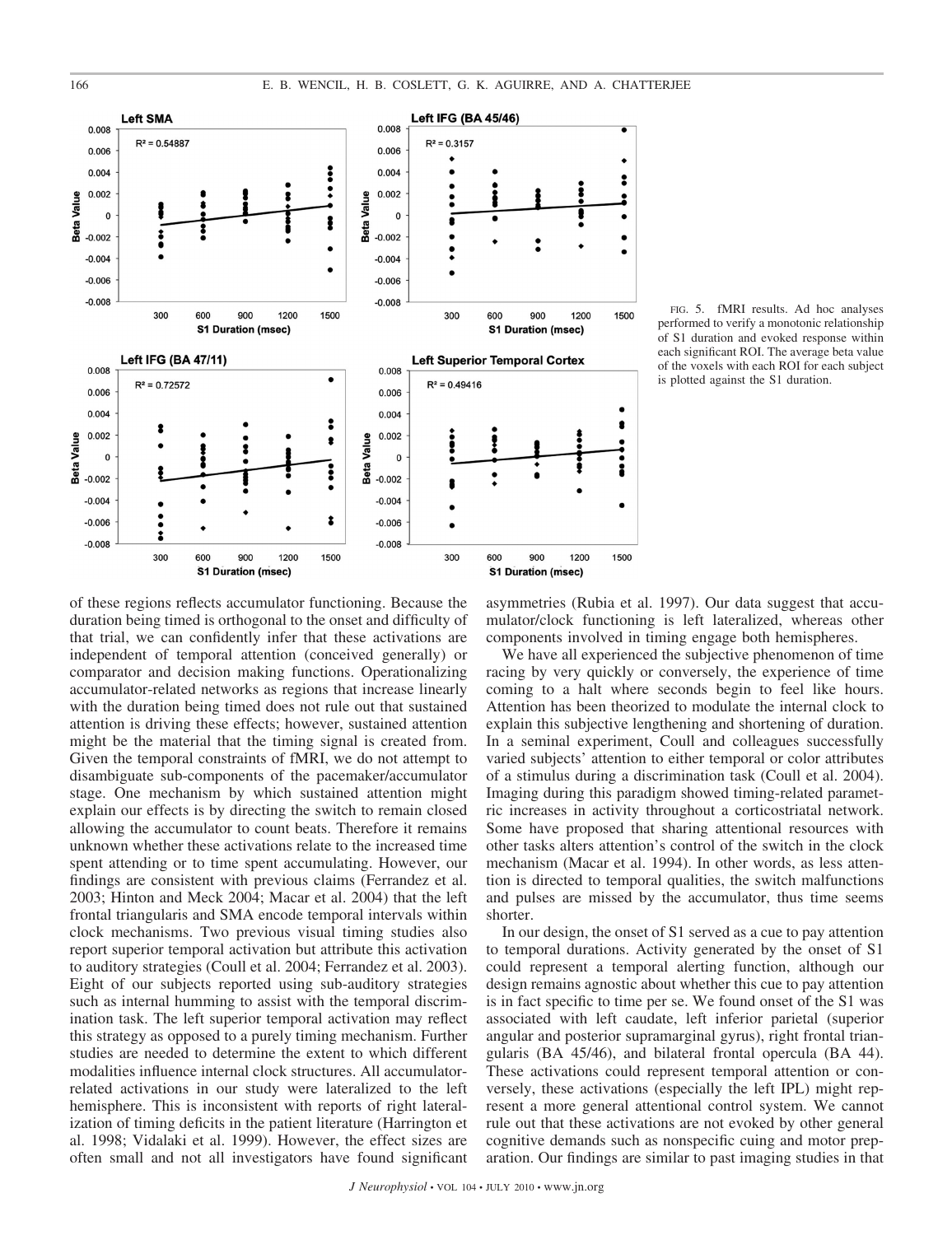caudate and posterior parietal regions are activated during interval timing tasks. However, as the basal ganglia and IPL activations did not correlate with S1 duration, we did not confirm that these regions serve as the neural substrate of the accumulator.

The output of the accumulator is theorized to be stored as a single value referred to as "reference memory." The form of this temporal representation remains unclear: some envision reference memory as a working memory buffer (Lewis and Miall 2006b), whereas others describe the transformed output as a stored long term memory trace (Hinton and Meck 1997; Meck 1988; Meck et al. 1984; Perbal et al. 2001). These two alternatives are not mutually exclusive; many tasks involving interval timing call on a need to hold these values in an active working memory buffer while at the same time reinforced traces can be stored for later recall and use. Within the current design, regions activated during the ISI would support temporal working memory— however, our design did not allow us to distinguish neural activity evoked during the ISI from that evoked from S1 presentation. The bilateral inferior frontal activation evoked by S1 presentation might relate to memory stores involved in interval timing, but further studies are needed to address this component of interval timing.

In everyday tasks in which discriminating a duration is necessary, the current duration is compared with a previous temporal duration. The comparator is theorized to make this decision of longer or shorter. Different theories propose different mechanisms including on-line ratio comparison (Gibbon 1977), comparison of the current on-line asynchrony of multiple oscillator phases (Church and Broadbent 1990), absolute discrepancy rules (Treisman et al. 1990), or assessment of the phase asynchrony at offset (Miall 1989), all compared with a stored temporal representation. Very little is known about the neural basis of the comparator. Dissociating neural activity relating to the comparator from that of the accumulating clock and memory stages has been difficult. Prior imaging studies that have attempted this dissociation found several areas including bilateral cerebellar, bilateral prefrontal, left middlefrontal, bilateral parietal, left superior temporal, thalamus, and SMA activity during the comparison and decision-making period of temporal discrimination tasks (Harrington et al. 2004; Livesey et al. 2007; Rao et al. 2001). The authors of a recent report that found that superior temporal cortex was activated during the S2 but not S1 of a duration discrimination task concluded that superior temporal cortex is involved in temporal decision-making (Coull et al. 2008). We found that neural activity in a subset of these regions increased with the difficulty of making a temporal comparison. We interpret significant loading on this covariate as indicating a comparator operation in which the intensity or duration of neural activity is related to the difficulty of the comparison. Specifically, activity within the left frontal triangularis (BA 45/46) and right frontal operculum (BA 44) was consistent with these regions serving as a comparator network. Alternatively, decision uncertainty independent of comparator operations might account for these effects. However, it is unknown if the theoretical distinction of decision uncertainty and operation of a comparator is neurally realized.

In summary, our data demonstrate that distributed neural networks subserve interval timing. To think that one or the other hemisphere dominates in representing time would be a mistake. Attending to time engages the left posterior parietal, striatal, and bilateral inferior frontal regions. Accumulator components of interval timing appear to be lateralized to the left hemisphere in right handed individuals, specifically engaging left inferior frontal, superior temporal, and the SMA regions. The comparator component of timing judgments involves the inferior frontal cortices bilaterally. These data suggest that interval timing abilities arise from the convergence of independent activations of overlapping neural systems.

#### ACKNOWLEDGMENTS

The authors acknowledge P. Widick for assistance with fMRI analyses and B. Bromberger for help preparing figures.

#### GRANTS

This work was supported by the National Institutes of Health Grants DC-0487 to A. Chatterjee and MH-76227 to H. B. Coslett.

#### DISCLOSURES

No conflicts of interest are declared by the authors.

## **REFERENCES**

- **Brunia CH, de Jong BM, van den Berg-Lenssen MM, Paans AM.** Visual feedback about time estimation is related to a right hemisphere activation measured by PET. *Exp Brain Res* 130: 328 –337, 2000.
- **Bueti D, Bahrami B, Walsh V.** Sensory and association cortex in time perception. *J Cogn Neurosci* 20: 1054 –1062, 2008.
- **Buhusi CV, Meck WH.** Time sharing in rats: a peak-interval procedure with gaps and distracters. *Behav Process* 71: 107–115, 2006.
- **Casini L, Macar F.** Prefrontal slow potentials in temporal compared to nontemporal tasks. *J Psychophysiol* 10: 225–264, 1996.
- **Church RM, Broadbent HA.** Alternative representations of time, number, and rate. *Cognition* 37: 55– 81, 1990.
- **Coull J, Nobre A.** Dissociating explicit timing from temporal expectation with fMRI. *Curr Opin Neurobiol* 18: 137–144, 2008.
- **Coull JT, Vidal F, Nazarian B, Macar F.** Functional anatomy of the attentional modulation of time estimation. *Science* 303: 1506 –1508, 2004.
- **Drew MR, Fairhurst S, Malapani C, Horvitz JC, Balsam PD.** Effects of dopamine antagonists on the timing of two intervals. *Pharmacol Biochem Behav* 75: 9–15, 2003.
- **Ferrandez AM, Hugueville L, Lehericy S, Poline JB, Marsault C, Pouthas V.** Basal ganglia and supplementary motor area subtend duration perception: an fMRI study. *Neuroimage* 19: 1532–1544, 2003.
- **Gibbon J.** Scalar expectancy theory and Weber's Law in animal timing. *Psychol Rev* 84: 279 –325, 1977.
- **Harrington DL, Boyd LA, Mayer AR, Sheltraw DM, Lee RR, Huang M, Rao SM.** Neural representation of interval encoding and decision making. *Brain Res Cogn Brain Res* 21: 193–205, 2004.
- Harrington DL, Haaland KY. Neural underpinnings of temporal processing: a review of focal lesion, pharmacological, and functional imaging research. *Rev Neurosci* 10: 91–116, 1999.
- **Harrington DL, Haaland KY, Knight RT.** Cortical networks underlying mechanisms of time perception. *J Neurosci* 18: 1085–1095, 1998.
- **Hinton SC, Meck WH.** The "internal clocks" of circadian and interval timing. *Endeavour* 21: 82– 87, 1997.
- **Hinton SC, Meck WH.** Frontal-striatal circuitry activated by human peakinterval timing in the supra-seconds range. *Brain Res Cogn Brain Res* 21: 171–182, 2004.
- **Ivry RB.** The representation of temporal information in perception and motor control. *Curr Opin Neurobiol* 6: 851– 857, 1996.
- **Ivry RB, Spencer RM, Zelaznik HN, Diedrichsen J.** The cerebellum and event timing. *Ann NY Acad Sci* 978: 302–317, 2002.
- **Jech RC Wackermann J, Vymazal J.** Cumulative blood oxygenation-leveldependent signal changes support the "time accumulator" hypothesis. *Neuroreport* 16: 1467–1471, 2005.